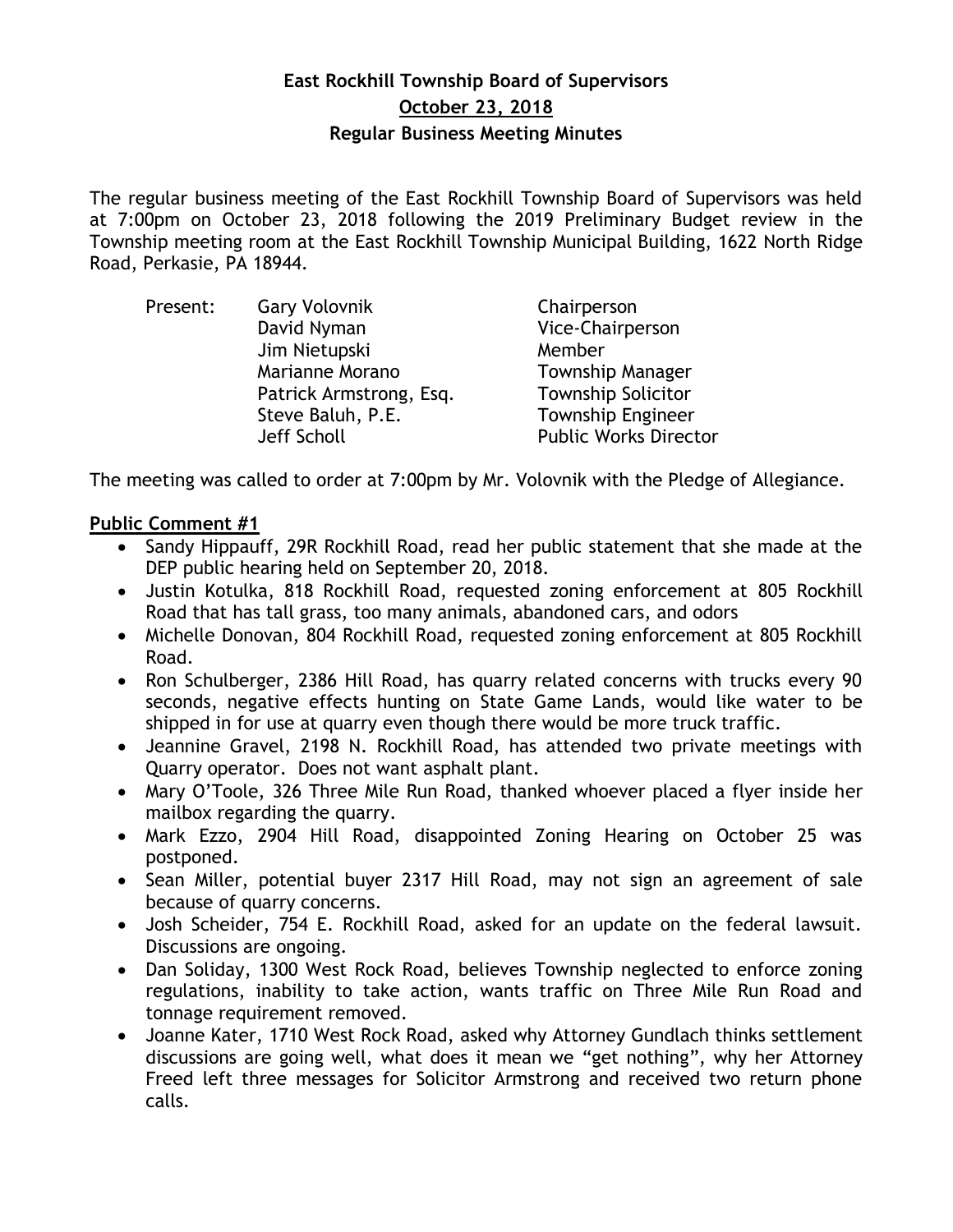- Katie Zackon, 727 E. Rockhill Road, expressed frustration that residents don't have facts, asked R.E. Pierson to drop lawsuit, does not want asphalt plant.
- Cindy Williams, 2050 West Rock Road, does not want asphalt plant.
- Bob Cormack, 328 Harriet Drive, does not want to see asphalt plant in industrial zone located near his property.
- Ryan Gottshall, 2201 N. Rockhill Road, does not want asphalt plant, asked what are the costs of improvements to North Rockhill Road, wants the Township to fight asphalt plant for as long as it takes, threatened to will fill meeting room with more people, asked who went on a tour of an asphalt plant.
- Jim Pascale, 1921 Three Mile Run Road, requested the Township to continue litigation, stated that predecessors made a mistake with previous comp plan, stated that the quarry was to be turned over to the Township.
- Todd Hippauff, 29R Rockhill Road, Milford Township granted potential temporary approval for asphalt plant.

There was a 3-minute recess allowing for residents who wished to leave the meeting.

# **Announcements:**

Mr. Volovnik announced Upcoming Meetings.

An Executive Session was held on October 11, 2018, for ongoing litigation (Pierson).

# **Approval of Minutes and Bills Payable:**

# **Approval of Minutes from September 25, 2018 Budget and Regular Meeting**

**On motion** by Mr. Nietupski, seconded by Mr. Nyman, to adopt the meeting minutes from the Board of Supervisors' September 25, 2018 Budget and Regular Meeting as presented. With no additional discussion, all present voted in favor.

# **Payment of Unpaid Bills dated October 19, 2018 in the amount of \$552,626.85**

**On motion** by Mr. Nyman, seconded by Mr. Nietupski, to approve payment of Bills List dated October 19, 2018 in the amount of \$552,626.85 as presented. With no additional discussion, all present voted in favor.

# **Pennridge Community Center Report: David Nyman**

Mr. Nyman reviewed the Pennridge Community Annual Report. Of note, the Legacy Room is available for reservation, membership is \$16 a year, the Center is open for extended hours during inclement weather, Mr. Volovnik and Mr. Nyman donate their Supervisor wage to the Center.

**On motion** by Mr. Volovnik, seconded by Mr. Nietupski, to approve the Pennridge Community Center Report. With no additional discussion, all present voted in favor.

# **Pennridge Wastewater Treatment Authority Report**

The September 24, 2018 draft minutes and August 2018 flows are on file.

**On motion** by Mr. Nietupski, seconded by Mr. Nyman, to acknowledge receipt of the Pennridge Wastewater Treatment Authority Report. With no additional discussion, all present voted in favor.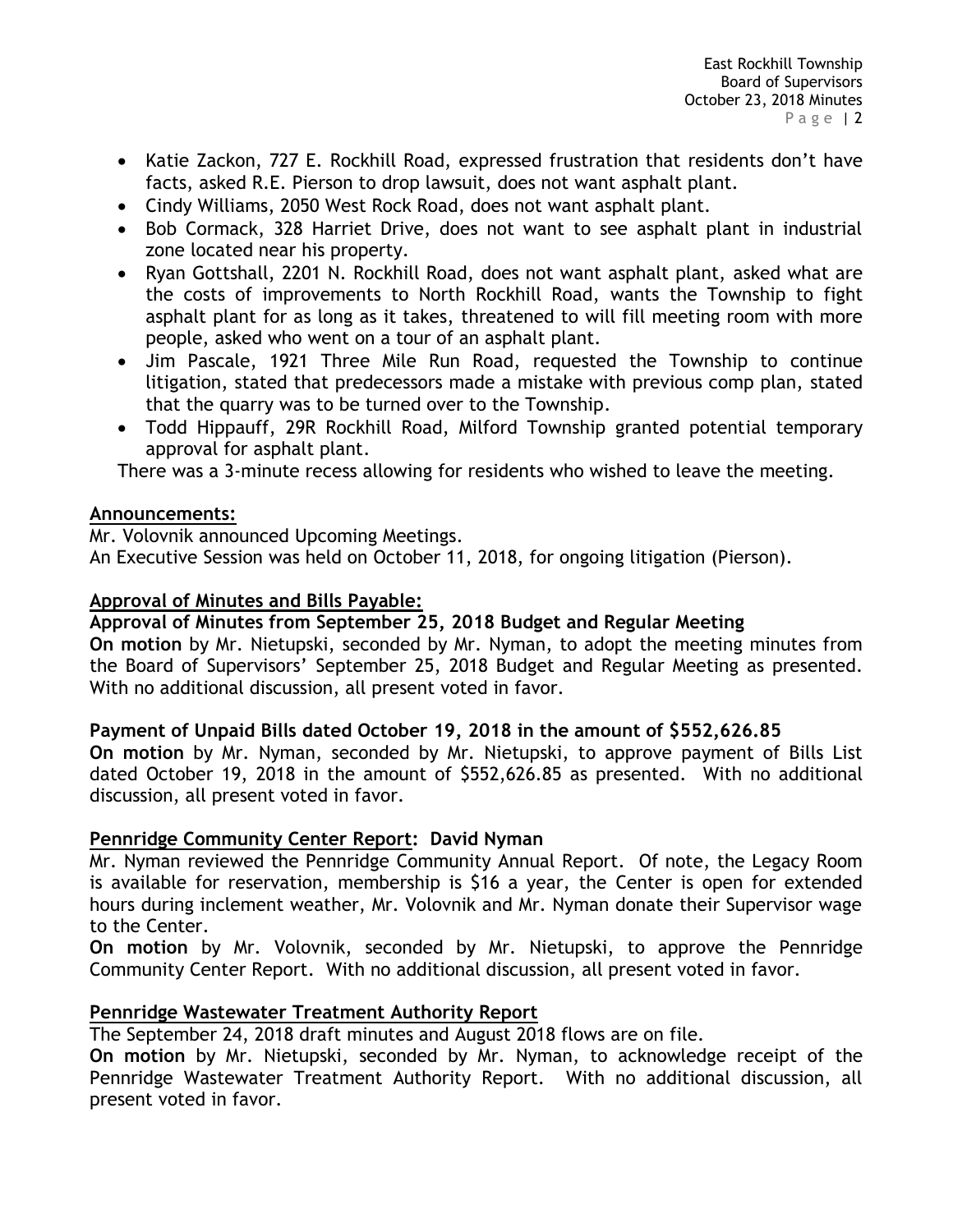#### **Pennridge Area Coordinating Committee Report**

The PACC September 27, 2018 notes are on file. The next meeting will be October 25, 2018 with no meetings in November and December.

**On motion** by Mr. Nietupski, seconded by Mr. Nyman, to acknowledge receipt of the Pennridge Area Coordinating Committee Report. With no additional discussion, all present voted in favor.

# **Pennridge Regional Police Commission Report: Chief Blake**

Chief Blake shared the September, 2018 Pennridge Regional Police activity report. The report is on file.

**On motion** by Mr. Nietupski, seconded by Mr. Nyman, to approve the Police Commission Report. With no additional discussion, all present voted in favor.

#### **Township Manager's Report: Marianne Morano**

**Right-of-Way Sign Request Bucks County Covered Bridge Society:** 

A request was received for the installation of nine (9) directional signs with covered bridge tour directions.

**On motion** by Mr. Nyman, seconded by Mr. Nietupski, to grant the installation of directional signs for the Covered Bridge Tour with the assistance of Public Works as presented. With no additional discussion, all present voted in favor.

# **Perkasie Fire Police Coverage at November 3, 2018 Community Event:**

**On motion** by Mr. Nyman, seconded by Mr. Nietupski, to approve Perkasie Fire Police coverage at Bucks County Community College Upper Campus on November 3, 2018 from 12:30 to 2:30pm. With no additional discussion, all present voted in favor.

**Knox Box Ordinance**. Mrs. Morano noted that the Perkasie Borough Knox Box Ordinance was in the Board packets. Consensus was to provide information on the value of Knox Box installations at Commercial properties through Township communications.

Mrs. Morano requested an Executive Session to discuss real estate.

**On motion** by Mr. Nyman, seconded by Mr. Nietupski, to approve the Township Manager Report. With no additional discussion, all present voted in favor.

# **Public Works Report: Jeff Scholl**

Mr. Scholl updated the Board on Public Works activities for September, 2018. The Public Works report is on file.

 Ryan Gottshall, 2201 N. Rockhill Road, noted he observed the road mower at a potentially hazardous location and recommended signage be placed and noted he maintains the right-of-way at his residence.

**On motion** by Mr. Nyman, seconded by Mr. Nietupski, to approve the Township Public Works Report. With no additional discussion, all present voted in favor.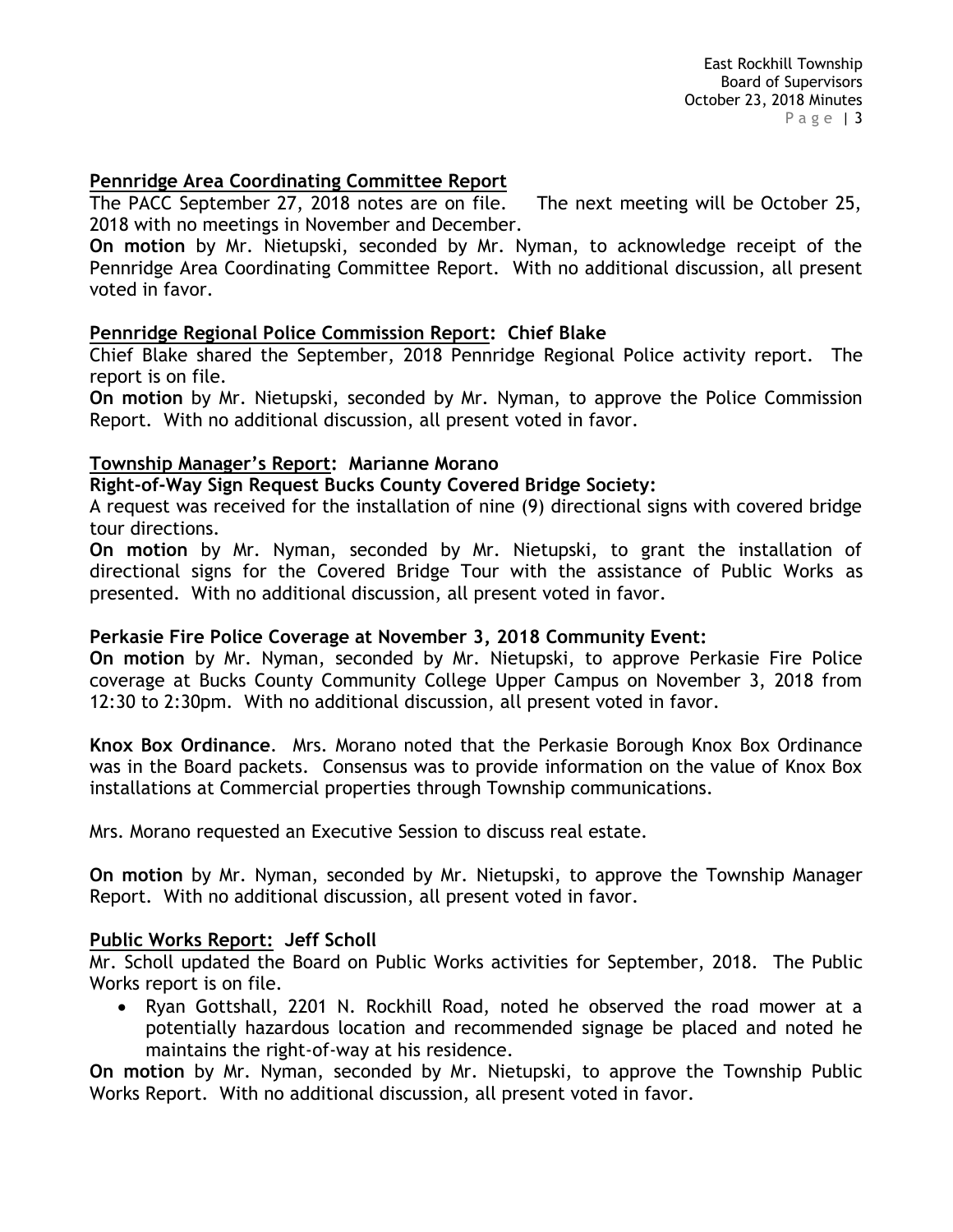#### **Engineer Report: Steve Baluh, P.E.**

**Subdivision Plan Review Status:** Review dated September 28, 2018 is in the Board's packets. No action is necessary.

#### **Wood's Edge Subdivision Authorization Voucher 3 and Pennridge Airport Business Park Voucher 1**:

**On motion** by Mr. Nietupski, seconded by Mr. Nyman, to approve Authorization Voucher Number 3 for the Wood's Edge Subdivision in the amount of \$382.45 for construction observation/escrow administration for August 25, 2018 to September 30, 2018 payable to C. Robert Wynn Associates Inc. and approve Authorization Voucher Number 1 for Pennridge Airport Business Park in the amount of \$118,143.03 for clearing, E&S Controls, earthwork, storm drainage and landscaping payable to Pennridge Development Enterprises Inc. With no additional discussion, all present voted in favor.

#### **Engine Retarder (Jake Brake) Restriction Ordinance:**

An application has been submitted to PennDOT for consideration. Mr. Baluh noted there is a short length from Old Bethlehem Pike to before Bethel Baptist Church which exceeds 4% and that is above PennDOT parameters to allow the jake brake restriction. He will continue discussions with PennDOT to restrict as much of North Rockhill Road as possible.

**On motion** by Mr. Nietupski, seconded by Mr. Nyman, to approve the Township Engineer report. With no additional discussion, all present voted in favor.

# **Solicitor Report: Patrick Armstrong, Esq.**

#### **Development Agreements for Mehmanus Holdings 1419 Ridge Road:**

**On motion** by Mr. Nyman, seconded by Mr. Nietupski, to authorize the Chairperson to execute the Development Agreements for the Mehmanus Holdings Land Development Plan contingent on financial security being established as presented. With no additional discussion, all present voted in favor.

#### **UCC Joint Board of Appeals:**

A Draft agreement and Intergovernmental Cooperation Agreement were provided to the Board.

**On motion** by Mr. Nyman, seconded by Mr. Nietupski, to authorize advertising of the Ordinance and Intergovernmental Cooperation Agreement. With no additional discussion, all present voted in favor.

Mr. Armstrong requested an Executive Session to discuss litigation in regards to R.E. Pierson.

**On motion** by Mr. Volovnik, seconded by Mr. Nietupski, to approve the Township Solicitor report. With no additional discussion, all present voted in favor.